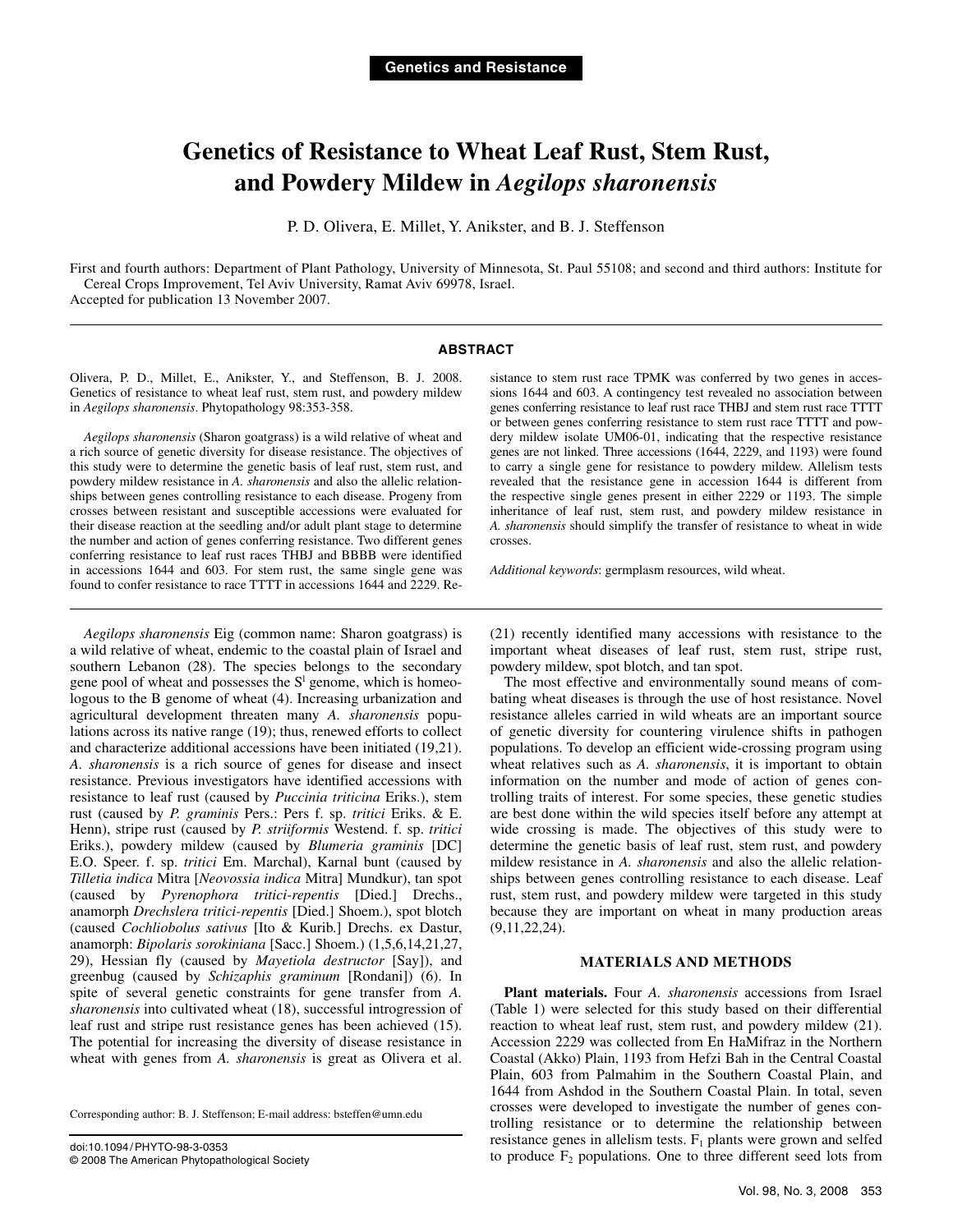each  $F_2$  population were used for the disease evaluations (Table 2). Individual  $F_2$  plants were then selfed to produce  $F_{2:3}$  families. Each  $F_2$  seed lot was evaluated for reaction to a single pathogen, with the exception of seed lot number 1-A from 1644/1193 and lot number 2-A from 1193/1644. Seed lot number 1-A from 1644/1193 was evaluated to leaf rust race THBJ and then stem rust race TTTT at the seedling stage in sequential inoculations conducted 14 days apart, whereas seed lot number 2-A from the reciprocal cross 1193/1644 was evaluated to stem rust race TTTT and then leaf rust race THBJ in sequential inoculations of the same interval. At the adult plant stage, these same  $F_2$  plants were inoculated with leaf rust race THBJ (on the flag and flag-1 leaves) and stem rust race TTTT (on the upper two internodes) on the same day. Care was taken to not overspray the respective pathogens onto the other plant tissues. All the spikes of  $F_1$  and  $F_2$  plants were bagged before anthesis to prevent any chance of crosspollination.

**Pathogen isolates.** The pathogen races/isolates used in this study were selected based on their differential virulence pattern and/or importance in agriculture (21). Race THBJ of *P. triticina* has a wide spectrum of virulence and is a common race in the Great Plains (13). Race BBBB possesses the narrowest virulence spectrum of any leaf rust pathogen culture in the USDA-ARS Cereal Disease Laboratory collection. It was selected because it may have the potential to detect the presence of additional resistance genes in the *A. sharonensis* accessions. Both races were purified by single uredinium isolation, verified for their virulence phenotype, and then increased on seedlings of the susceptible wheat cultivar Thatcher (Cltr 10003). Race TTTT of *P. graminis* f. sp. *tritici* is the most widely virulent race known in the United States and produces high infection types (IT) on all of the wheat stem rust differential lines (23). Race TPMK was the predominant stem rust race in all regions of the United States during the 1990s (17). Because this race possesses a narrower virulence spectrum than race TTTT, it may detect the presence of additional stem rust resistance genes in *A. sharonensis*. Both races were purified by single uredinium isolation, verified for their virulence phenotype, and then increased on the susceptible wheat cultivar McNair 701 (Cltr 15288). Isolate UM06-01 of *B. graminis* f. sp*. tritici* was derived from a single pustule collected in the greenhouse at the University of Minnesota St. Paul campus. The isolate was characterized for its virulence phenotype (8) and then increased on the wheat cv. Thatcher (Cltr 10003).

**Plant growth conditions, inoculation protocols, and disease assessment.** The sowing, maintenance, inoculation, and disease assessment protocols for plant materials were done as described by Olivera et al. (21). A summary of the disease evaluations of *A*. *sharonensis* crosses and seed lots including pathogen races used,

TABLE 1. Accession number, origin, and disease reaction to leaf rust, stem rust and powdery mildew in selected *Aegilops sharonensis* accessions used in genetic studies conducted in the greenhouse at St. Paul, MN, in 2004 and 2006

|                  |             | Disease reaction |                          |              |                          |                                 |  |  |  |  |
|------------------|-------------|------------------|--------------------------|--------------|--------------------------|---------------------------------|--|--|--|--|
|                  |             |                  | Leaf rust pathogen races |              | Stem rust pathogen races | Powdery mildew pathogen isolate |  |  |  |  |
| Accession number | Origin      | <b>THBJ</b>      | <b>BBBB</b>              | TTTT         | <b>TPMK</b>              | UM06-01                         |  |  |  |  |
| 2229             | En HaMifraz | $33^{-a}$        | $3+4$                    | $\mathbf{I}$ | 0:1                      | $0:-$                           |  |  |  |  |
| 1193             | Hefzi Bah   |                  | $3+$                     |              | $33 -$                   | 1—1                             |  |  |  |  |
| 603              | Palmahim    |                  | U:                       |              |                          | $33+$                           |  |  |  |  |
| 1644             | Ashdod      | $0:1-$           | o:                       | 10:          | $0:1-$                   | $0:-$                           |  |  |  |  |

<sup>a</sup> Infection types were based on a 0 to 4 scale where 0, 0;, 1, and 2 are considered indicative of host resistance and 3 and 4 of host susceptibility (21). "-"and "+" indicate lower (–) or higher (+) sporulation for infection types than described in the original scale.

TABLE 2. Disease reaction of  $F_1$  plants and segregation of  $F_2$  populations of various crosses and seedlots of *Aegilops sharonensis* to leaf rust, stem rust, and powdery mildew conducted in the greenhouse at St. Paul, MN, in 2006 and 2007

|                         |                           |           |                |                 | $F_1$                    |                 | F <sub>2</sub> |                |                 |          |              |
|-------------------------|---------------------------|-----------|----------------|-----------------|--------------------------|-----------------|----------------|----------------|-----------------|----------|--------------|
| Cross <sup>a</sup>      | Seed lot no. <sup>b</sup> | Pathogen  | Race/isolate   | Growth<br>stage | No. plants<br>tested     | IT <sup>c</sup> | Resistant      | Susceptible    | Ratio<br>tested | $\chi^2$ | $P$ value    |
| 1644 (R) / 1193 (S)     | $1-A$                     | LR        | <b>THBJ</b>    | Seedling        | 3                        | $1 - 0$ ;       | 88             | 33             | 3:1             | 0.33     | 0.56         |
| $1644$ (R) / 1193 (S)   | $1-A$                     | LR        | <b>THBJ</b>    | Adult           | 3                        | $1 - 1$         | 92             | 20             | 3:1             | 3.05     | 0.08         |
| $1193$ (S) / 1644 (R)   | $2-A$                     | LR        | <b>THBJ</b>    | Seedling        | 4                        | $10:1+$         | 100            | 29             | 3:1             | 0.44     | 0.51         |
| $1193$ (S) / 1644 (R)   | $2-A$                     | LR        | <b>THBJ</b>    | Adult           | 4                        | 10:             | 105            | 27             | 3:1             | 1.46     | 0.23         |
| $603$ (R) / 1193 (S)    | $4-A$                     | LR        | THBJ           | Seedling        | $\mathbf{2}$             | $1 - 0$ ;       | 117            | 28             | 3:1             | 2.50     | 0.11         |
| 603 (R) $/$ 1193 (S)    | $4-A$                     | LR        | THBJ           | Adult           | $\overline{c}$           | $0:1-$          | 102            | 26             | 3:1             | 1.50     | 0.22         |
| $1644$ (R) / 603 (R)    | $3-A$                     | LR        | <b>THBJ</b>    | Seedling        |                          | $0:1-$          | 273            | 24             | 15:1            | 1.67     | 0.19         |
| $1644$ (R) / 1193 (S)   | $1-A$                     | <b>SR</b> | <b>TTTT</b>    | Seedling        | 3                        | $1 - 10$ ;      | 84             | 42             | 3:1             | 4.67     | 0.03         |
| 1644 (R) / 1193 (S)     | $1-A$                     | <b>SR</b> | <b>TTTT</b>    | Adult           | 3                        | $11 -$          | 90             | 23             | 3:1             | 1.30     | 0.25         |
| $1193$ (S) / 1644 (R)   | $2-A$                     | <b>SR</b> | <b>TTTT</b>    | Seedling        | 4                        | $11 - 1 +$      | 94             | 39             | 3:1             | 1.33     | 0.25         |
| $1193$ (S) / 1644 (R)   | $2-A$                     | <b>SR</b> | <b>TTTT</b>    | Adult           | 4                        |                 | 90             | 42             | 3:1             | 3.27     | 0.07         |
| $1193$ (S) $/$ 2229 (R) | $6-A$                     | <b>SR</b> | <b>TTTT</b>    | Seedling        | 1                        |                 | 112            | 30             | 3:1             | 1.14     | 0.29         |
| $1644$ (R) $/$ 2229 (R) | $5-A$                     | <b>SR</b> | <b>TTTT</b>    | Seedling        | $\overline{2}$           | $1 - 0$ ;       | 160            | $\overline{0}$ | 15:1            | 10.67    | 0.001        |
| 1644 (R) $/$ 1193 (S)   | $1 - B$                   | <b>SR</b> | <b>TPMK</b>    | Seedling        | $\overline{\phantom{0}}$ |                 | 114            | 11             | 15:1            | 1.39     | 0.24         |
| $603$ (R) / 1193 (S)    | $4 - B$                   | <b>SR</b> | <b>TPMK</b>    | Seedling        |                          |                 | 143            | 13             | 15:1            | 1.16     | 0.28         |
| $1644$ (R) $/$ 2229 (R) | $5 - B$                   | <b>SR</b> | <b>TPMK</b>    | Seedling        |                          |                 | 258            | $\mathbf{0}$   | 15:1            | 17.20    | $3.36E^{-5}$ |
| $1644$ (R) / 603 (S)    | $3 - B$                   | PM        | UM06-01        | Seedling        | $\mathbf{1}$             | 0:              | 99             | 38             | 3:1             | 0.55     | 0.46         |
| 603 (S) $/ 1193$ (R)    | $4-C$                     | PM        | UM06-01        | Seedling        | 2                        | $1 - 0$ ;       | 127            | 40             | 3:1             | 0.10     | 0.75         |
| $2229$ (R) / 603 (S)    | $7-A$                     | PM        | UM06-01        | Seedling        |                          | $0:1-$          | 99             | 40             | 3:1             | 0.26     | 0.30         |
| $1644$ (R) $/ 1193$ (R) | $1-C$                     | PM        | UM06-01        | Seedling        | 2                        | $1 - 0$ ;       | 284            | 25             | 15:1            | 1.79     | 0.18         |
| $1644$ (R) $/$ 2229 (R) | $5-C$                     | PM        | <b>UM06-01</b> | Seedling        |                          | 0:              | 150            | 8              | 15:1            | 0.38     | 0.54         |

<sup>a</sup> Female parent/male parent; (R) and (S) indicate the resistant and susceptible parent, respectively.<br><sup>b</sup> Seed lot refers to a subsample derived from the same  $F_2$  population.<br><sup>c</sup> Infection types were based on a 0 to 4 indicate lower (–) or higher (+) sporulation for infection types than described in the original scale.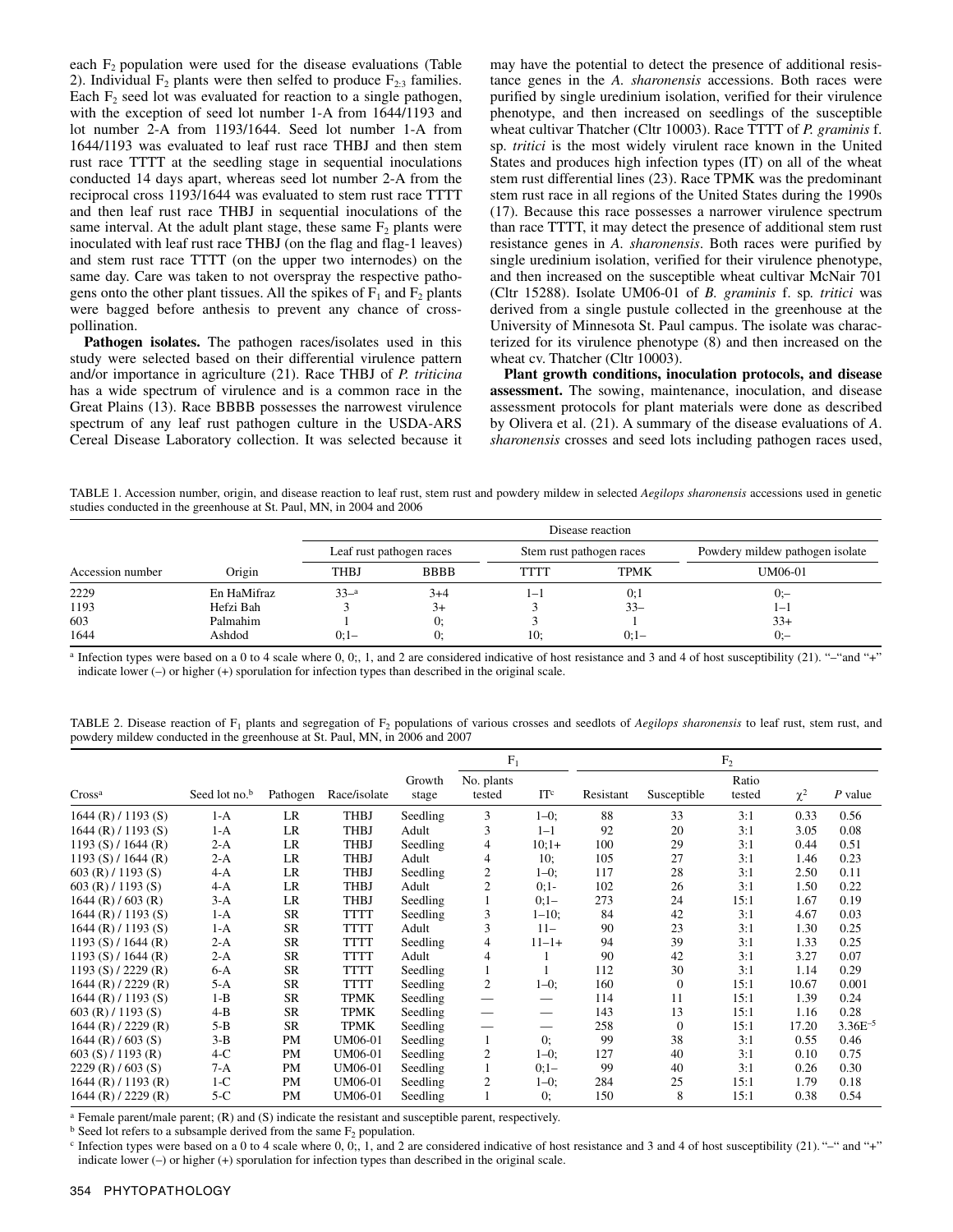plant growth stage, and filial generation, is given in Tables 2 and 3.  $F_2$  seedlings from the populations 1644/1193 and 1193/1644 were inoculated at the three to four leaf stage instead of the two leaf stage with stem rust race TTTT and leaf rust race THBJ, respectively. When  $F_{2:3}$  families were evaluated against different pathogens or races, independent evaluations were made using different subsamples of the same  $F_{2:3}$  family. For the summary of data, plants exhibiting IT from zero to two were classified as resistant, whereas those exhibiting IT from three to four were classified as susceptible (12,23).

**Inheritance and allelism studies.** To determine the genetic control of resistance to the three diseases, crosses between resistant and susceptible *A. sharonensis* accessions (Tables 1 and 2) were evaluated.  $F_1$  plants were evaluated to assess gene action.  $F_2$ populations (120 to 170 plants) and  $F_{2:3}$  families were then evaluated to determine the inheritance of resistance based on phenotypic ratios. Twenty plants from each  $F_{2:3}$  family were screened in these tests. According to Hanson  $(7)$ , this  $F_{2:3}$  family size has a 99% probability of distinguishing between segregating and nonsegregating families for monogenic inheritance. The allelism tests involved testing  $F_2$  populations (160 to 320 plants) derived from crosses between two *A. sharonensis* accessions resistant to the respective diseases of leaf rust, stem rust, and powdery mildew (Tables 1 and 2).

**Data analysis.** The chi-square  $(\chi^2)$  test was applied to determine the goodness of fit for expected genetic ratios in the  $F<sub>2</sub>$  and  $F<sub>2:3</sub>$  generations. Additionally, chi-square values also were calculated from a contingency table to assess the relationship of the reactions of *A. sharonensis* to different fungal pathogens (e.g., *P. triticina* versus *P. graminis* f. sp. *tritici*), races within a pathogen (e.g., *P. triticina* races BBBB versus THBJ), or growth stages (e.g., seedling versus adult plant).

# **RESULTS AND DISCUSSION**

**Inheritance of leaf rust resistance.**  $F_1$  plants from all the evaluated crosses between resistant and susceptible accessions exhibited IT (range of 0; to 1+; Table 2) that were similar to the resistant parent (Table 1) to race THBJ of *P. triticina* at the seedling and adult plant stage. Moreover, all of the  $F_2$  populations from crosses between resistant and susceptible accessions segregated in their response to leaf rust. The number of resistant/ susceptible plants conformed to a 3:1 ratio at both the seedling and adult plant stages (Table 2). This indicates that resistance to race THBJ in accessions 1644 and 603 is controlled by a single dominant gene. In the  $F_{2:3}$  generation, the populations segregated in a 1:2:1 ratio for homozygous resistant/segregating/homozygous susceptible families, confirming that a single dominant gene is involved in conferring resistance to race THBJ (Table 3).

The chi-square value from the contingency table indicated a strong association in the reaction to race THBJ at the seedling and adult plant stages (Table 4), suggesting that the same gene conditions resistance at both growth stages. This result is in contrast to the work of Snyman et al. (26) who documented adult plant leaf rust resistance in *A. sharonensis* accessions that were susceptible at the seedling stage. Moreover, *Lr35*, a gene transferred from the close relative *A. speltoides* (10), also confers adult plant resistance to leaf rust. In this study, we selected accessions that exhibited a resistant reaction at both seedling and adult plant stages (21); thus, we cannot discount the possibility that some *A. sharonensis* accessions may possess adult plant resistance only.

In the allelism test, the  $F_2$  population derived from the cross between the two resistant accessions (1644 and 603 from the nearby sites of Ashdod and Palmahim, respectively) segregated in an approximate 15:1 ratio for resistant and susceptible plants to

TABLE 3. Segregation of F2:3 populations of various crosses and seed lots of *Aegilops sharonensis* to leaf rust, stem rust and powdery mildew conducted at St. Paul, MN, in 2006 and 2007

|                        |                           |           |              | $F_{2,3}$ families |             |             |              |          |         |
|------------------------|---------------------------|-----------|--------------|--------------------|-------------|-------------|--------------|----------|---------|
| Cross <sup>a</sup>     | Seed lot no. <sup>b</sup> | Pathogen  | Race/isolate | Resistant          | Segregating | Susceptible | Ratio tested | $\chi^2$ | P value |
| $1644$ (R) / 1193 (S)  | 1-A                       | LR        | <b>THBJ</b>  | 33                 | 54          | 34          | 1:2:1        | 1.41     | 0.49    |
| 1193(S)/1644(R)        | $2-A$                     | LR        | <b>THBJ</b>  | 29                 | 65          | 39          | 1:2:1        | 1.57     | 0.46    |
| $603$ (R) $/$ 1193 (S) | $4-A$                     | LR        | <b>THBJ</b>  | 28                 | 62          | 35          | 1:2:1        | 0.79     | 0.67    |
| $1644$ (R) / 1193 (S)  | 1-A                       | LR        | <b>BBBB</b>  | 30                 | 58          | 34          | 1:2:1        | 0.56     | 0.76    |
| $603$ (R) $/$ 1193 (S) | $4-A$                     | LR        | <b>BBBB</b>  | 29                 | 67          | 32          | 1:2:1        | 0.42     | 0.81    |
| $1644$ (R) / 1193 (S)  | 1-A                       | <b>SR</b> | <b>TTTT</b>  | 32                 | 56          | 34          | 1:2:1        | 0.89     | 0.64    |
| 1193(S)/1644(R)        | $2-A$                     | <b>SR</b> | <b>TTTT</b>  | 41                 | 60          | 34          | 1:2:1        | 2.39     | 0.30    |
| $1644$ (R) / 603 (S)   | $3 - B$                   | <b>SR</b> | <b>TTTT</b>  | 29                 | 66          | 25          | 1:2:1        | 1.47     | 0.48    |
| $1644$ (R) / 603 (S)   | $3 - B$                   | <b>PM</b> | UM06-01      | 31                 | 35          | 55          | 1:2:1        | 1.26     | 0.53    |
| 603(S)/1193(R)         | $4-C$                     | <b>PM</b> | UM06-01      | 46                 | 68          | 38          | 1:2:1        | 2.53     | 0.28    |
| $2229$ (R) / 603 (S)   | $7-A$                     | <b>PM</b> | UM06-01      | 33                 | 74          | 28          | 1:2:1        | 1.62     | 0.44    |

<sup>a</sup> Female parent/male parent; (R) and (S) indicate the resistant and susceptible parent, respectively. **b** Seed lot refers to a subsample derived from the same  $F_2$  population.

TABLE 4. Chi-square and *P* values from contingency tables showing the association in the reaction of *Aegilops sharonensis* to different fungal pathogens, races within a pathogen, or growth stages

| Fungal pathogen and races                                                                                         | Cross <sup>a</sup> | Seed lot | Generation | $\chi^2$ | P value        |
|-------------------------------------------------------------------------------------------------------------------|--------------------|----------|------------|----------|----------------|
| P. triticina race THBJ <sup>b</sup> vs. P. graminis f. sp. tritici race TTTT <sup>b</sup>                         | 1644 / 1193        | 1-A      | $F_{2:3}$  | 2.37     | 0.67           |
| P. triticina race THBJ <sup>b</sup> vs. P. graminis f. sp. tritici race TTTT <sup>b</sup>                         | 1193/1644          | $2-A$    | $F_{2:3}$  | 2.22     | 0.69           |
| P. graminis f. sp. tritici race TTTT <sup>b</sup> vs. B. graminis f. sp. tritici isol. UM06-01 <sup>b</sup>       | 1644 / 603         | $3 - B$  | $F_{2:3}$  | 1.79     | 0.77           |
| <i>P. triticina</i> race THBJ <sup>b</sup> vs. <i>P. triticina</i> race BBBB <sup>b</sup>                         | 1644 / 1193        | 1-A      | $F_{2,3}$  | 160.8    | $9.75 E^{-34}$ |
| P. triticina race THBJ <sup>b</sup> vs. P. triticina race BBBB <sup>b</sup>                                       | 603/1193           | 4-A      | $F_{2:3}$  | 170.7    | $7.23 E^{-36}$ |
| P. triticina race THBJ <sup>c</sup> vs. P. triticina race THBJ <sup>b</sup>                                       | 1644 / 1193        | 1-A      | F,         | 69.9     | $7.32 E^{-17}$ |
| P. triticina race THBJ <sup>c</sup> vs. P. triticina race THBJ <sup>b</sup>                                       | 1193/1644          | $2-A$    |            | 105.3    | $1.04 E^{-21}$ |
| P. triticina race THBJ <sup>c</sup> vs. P. triticina race THBJ <sup>b</sup>                                       | 603/1193           | 4-A      |            | 54.8     | $1.31E^{-13}$  |
| <i>P. graminis</i> f. sp. <i>tritici</i> race $TTTT^c$ vs. <i>P. graminis</i> f. sp. <i>tritici</i> race $TTTT^b$ | 1644 / 1193        | 1-A      |            | 47.8     | $4.85 E^{-12}$ |
| P. graminis f. sp. tritici race TTTT <sup>c</sup> vs. P. graminis f. sp. tritici race TTTT <sup>b</sup>           | 1193/1644          | 1-A      |            | 90.1     | $2.54 E^{-21}$ |

a Female parent/male parent.

**b** Seedling evaluation.

c Adult plant evaluation.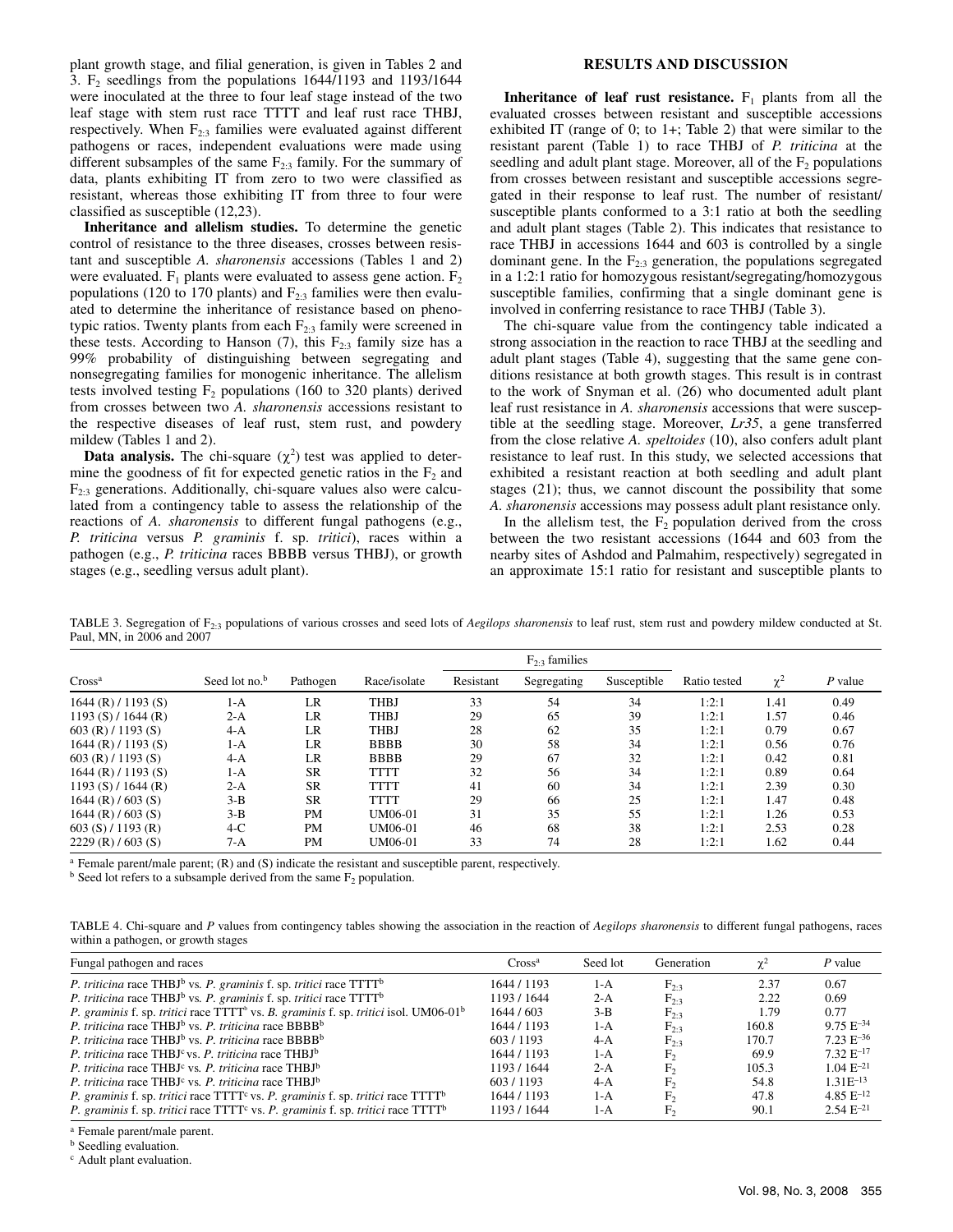race THBJ (Table 2). This indicates that the accessions carry different independently segregating dominant resistance genes. The diversity for leaf rust resistance genes found between accessions from different collection sites is not surprising given that Olivera et al. (21) found a high degree of variation in the frequency of resistant accessions between populations located in close proximity to each other, including the locations of Ashdod and Palmahim.

To identify additional leaf rust resistance genes in *A. sharonensis*, we evaluated  $F_{2:3}$  families from the crosses 1644/1193 and 603/1193 for their reaction to race BBBB of *P. triticina.* Both crosses segregated in a 1:2:1 ratio for homozygous resistant/ segregating/homozygous susceptible families, indicating that a single dominant gene confers resistance to race BBBB (Table 3). The general reaction of the  $F_{2:3}$  families to race BBBB was the same as that found for race THBJ in nearly every case. Moreover, the chi-square value from the contingency table for  $F_{2:3}$  families confirmed a strong association between the reactions to races THBJ and BBBB (Table 4). This suggests that accessions 1644 and 603 each carry a single dominant unique resistance gene that is effective against both pathogen races. Olivera et al. (21) found a high correspondence in the reactions of 107 accessions from Israel and Lebanon to *P. triticina* races THBJ, BBBB, and PNMQ, suggesting that the same dominant resistance gene might be acting in *A. sharonensis*. Our results agree with these findings as accessions 1644 and 603 were resistant not only to races THBJ and BBBB, but also race PNMQ (21). Races THBJ and PNMQ together possess virulence for 13 out of the 16 *Lr* genes included in the leaf rust differential set (12), including *Lr9* (from *A. umbellulata*) and *Lr24* (from *T. ponticum*) (4). Thus, these selected *A. sharonensis* accessions are potentially valuable sources of novel *Lr* genes for wheat improvement. The single leaf rust resistance gene introgressed into wheat from *A. sharonensis* by Marais et al. (16) also was effective to a wide range of *P. triticina* races.

**Inheritance of stem rust resistance.**  $F_1$  seedling and adult plants from all of the crosses between resistant and susceptible accessions exhibited IT (range of 0; to 1+; Table 2) that were similar to the resistant parent (Table 1) to race TTTT of *P. graminis* f. sp. *tritici*, indicating that resistance is controlled by a completely dominant gene(s). All but one (seed lot no. 1-A from 1644/1193 with  $P = 0.03$ ) of the  $F_2$  populations segregated in an approximate 3:1 ratio (at  $P > 0.05$ ) for the number of resistant/ susceptible plants (Table 2). This indicates that resistance to race TTTT in accessions 1644 and 2229 is controlled by a single dominant gene. The deviation from the expected ratio in seed lot number 1-A from cross 1644/1193 could be due to the sequential inoculation, in which the initial leaf rust infection may have interfered with the subsequent stem rust infection (i.e., induced resistance) or possibly the misclassification of plants. However, at the adult plant stage, the segregation ratio in response to stem rust in this seed lot fit a 3:1 ratio (Table 2), confirming single gene control to this pathogen. All of the  $F_{2:3}$  populations segregated in an approximate 1:2:1 ratio for homozygous resistant/segregating/ homozygous susceptible families, confirming the results found in the  $F_2$  generation (Table 3).

The chi-square value from the contingency table showed a strong association between the seedling reaction and adult plant reaction to race TTTT (Table 4). This indicates that the same gene conditions resistance at both growth stages, and that no additional genes are effective at the adult plant stage.

F2 plants from crosses 1644/1193 and 603/1193 were evaluated for their reaction to race TPMK of *P. graminis* f. sp. *tritici* with the objective of identifying additional stem rust resistance genes in  $A$ . *sharonensis*. The  $F_2$  populations of both crosses segregated in an approximate 15:1 ratio for resistant and susceptible plants, indicating the presence of two independently segregating dominant genes conferring resistance to race TPMK (Table 2). Accession 1644 carries at least two different stem rust resistance genes, one effective against races TTTT and TPMK, and the second only to race TPMK. In accession 603, two resistance genes effective against race TPMK also were identified, but neither of them was effective against race TTTT (Table 1). This work highlights the importance of using multiple races with different virulence spectra to identify different resistance genes in *A. sharonensis*. The identification of multiple stem rust resistance genes in *A. sharonensis* is in agreement with Gerechter-Amitai and Loegering (5), who postulated 12 or 15 different genes for resistance in 44 selected accessions of *A. sharonensis* and *A. longissima* using 20 cultures of *P. graminis* f. sp. *tritici.* The presence of different stem rust resistance genes in *A. sharonensis* also was suggested by Olivera et al. (21), who reported a high level of variation in the frequency of resistance in 107 *A. sharonensis* accessions to four different stem rust races and the absence of significant associations in the reactions elicited by them. The existence of a number of stem rust resistance genes appears to be a common feature of *Aegilops* species belonging to the section Sitopsis as two have been identified in *A. speltoides* (e.g., *Sr32* and *Sr39*) and transferred into cultivated wheat (4).

In the allelism test, the  $F_2$  population derived from the cross between two resistant accessions (1644 and 2229) produced only resistant progeny to race TTTT (Table 2). This suggests that both accessions carry resistance alleles at the same locus or different genes that are tightly linked with each other. As observed in the allelism test with race TTTT, the  $F_2$  population derived from the cross between resistant accessions 1644 and 2229 produced only resistant progeny to race TPMK (Table 2), confirming the presence of the same or tightly linked resistance genes in the accessions.

Overall, these experiments suggest a more complex genetic system for stem rust resistance than leaf rust resistance in *A. sharonensis*. This is based on the fact that we identified accessions that carry multiple and different stem rust resistance genes.

**Inheritance of powdery mildew resistance.**  $F_1$  plants from crosses between resistant and susceptible accessions exhibited IT (range of 0; to 1–; Table 2) similar to those of the resistant parent (Table 1) to isolate UM06-01 of *B*. *graminis* f. sp. *tritici*, indicating that resistance is controlled by a completely dominant gene(s) (Table 2). The derived  $F_2$  populations all segregated in an approximate 3:1 ratio for resistant and susceptible plants (Table 2), indicating that resistance is controlled by a single dominant gene in accessions 1644, 1193, and 2229. All of the  $F_{2:3}$  populations segregated in an approximate 1:2:1 ratio for homozygous resistant/segregating/homozygous susceptible families, corroborating the results found in the  $F_2$  generation (Table 3).

In the allelism tests, the  $F_2$  populations made between the pairs of resistant accessions (i.e., 1644/2229 and 1644/1193) segregated for resistance and susceptibility to isolate UM06-01. In both crosses, the number of resistant/susceptible plants conformed to a 15:1 ratio as given by the chi-square test (Table 2). This result indicates that the resistance gene in accession 1644 (southern Coastal Plain) is different from the respective single genes present in either 2229 (northern Coastal Plain) or 1193 (central Coastal Plain). The relationship between the single genes present in accessions 2229 and 1193 cannot be resolved until the proper allelism test is made. From the evaluation of 107 *A. sharonensis* accessions for reaction to two isolates of *B. graminis* f. sp. *tritici* with different virulence spectra, Olivera et al. (21) postulated the presence of different resistance genes effective to each of the isolates tested. This result indicates that additional powdery mildew resistance genes may be identified in *A. sharonensis* using isolates with different virulence spectra. Multiple powdery mildew resistance genes have been identified in *A. speltoides* (*Pm12*, *Pm29*, and *Pm32*) (8) and *A. tauschii* (*Pm2*, *Pm34*) (8,20), indicating that the presence of multiple resistance genes to powdery mildew is a common feature in *Aegilops* species.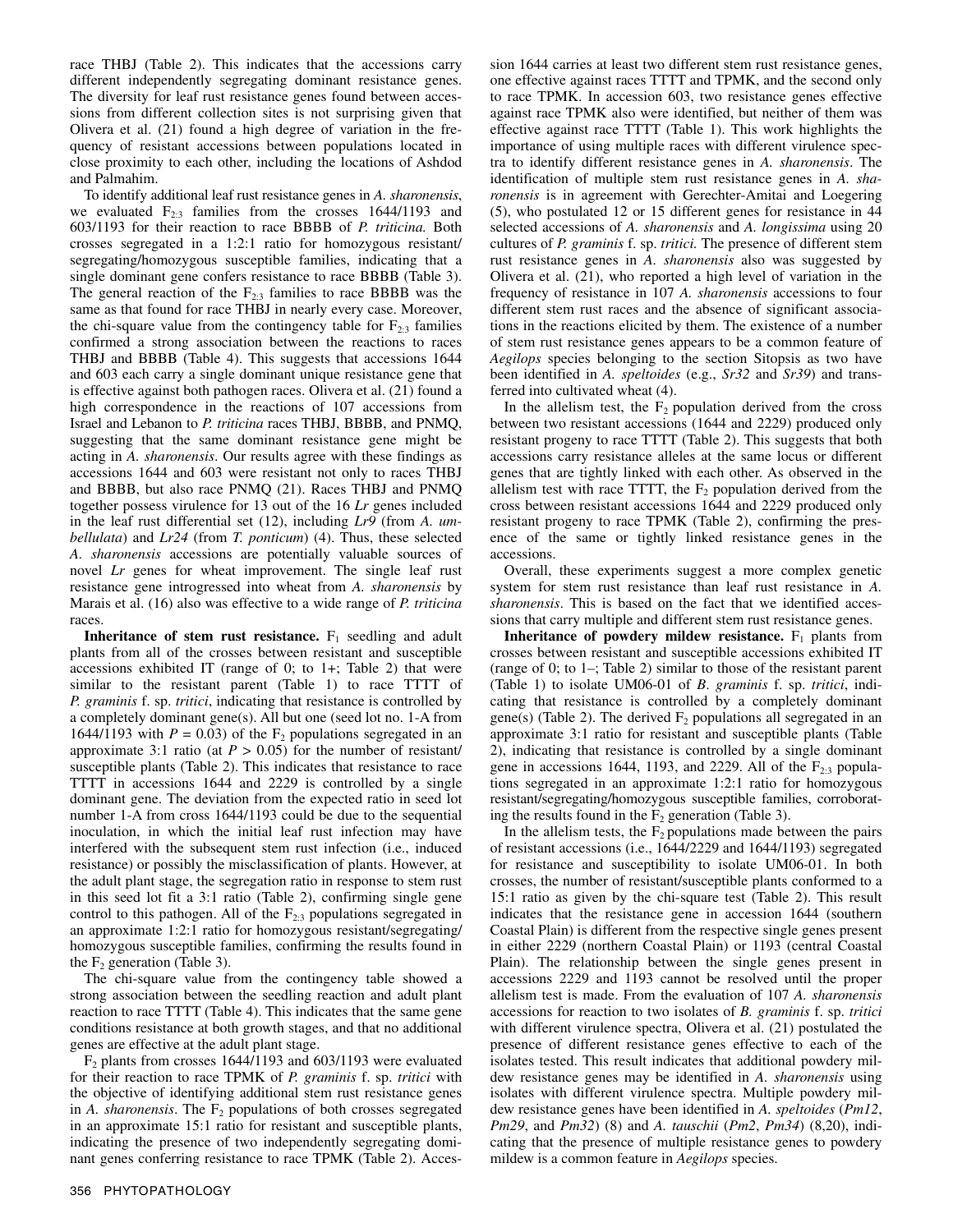**Maternal effects.** Reciprocal crosses were made to assess whether any maternal effects were involved in resistance. The reaction of  $F_1$  plants and the segregation of  $F_2$  and  $F_{2:3}$  populations from the reciprocal crosses of 1644/1193 and 1193/1644 indicated that no maternal effects were involved in the inheritance of leaf rust and stem rust resistance (Tables 2 and 3). A similar result was reported by Ecker et al. (2,3) in their study on the genetics of Septoria glume blotch resistance in the closely related species of *A. speltoides* and *A. longissima.* In contrast, marked differences were detected in the  $F_2$  segregation ratio of reciprocal crosses between leaf rust resistant and susceptible *A. speltoides* accessions (E. Millet, *unpublished data*). These contrasting results suggest that the influence of maternal factors in *A. sharonensis*  may depend on the interaction of both the host and pathogen evaluated.

**Relationship between genes controlling resistance to different pathogens.** *A. sharonensis*, like other wild relatives, is a potential source of novel genes for disease resistance in wheat. Since gene introgression from *A. sharonensis* is a long and laborious process, it would be more efficient to utilize an accession that carries multiple and linked resistance genes so that more than one of them could be transferred to wheat. One of our objectives was to identify possible associations between genes for resistance to the three diseases.  $F_{2:3}$  families from the same seed lot of the reciprocal crosses 1644/1193 (no. 1-A) and 1193/1644 (no. 2-A), and from the cross 1644/603 (no. 3-C) were evaluated for their reaction to race THBJ of *P. triticina* and race TTTT of *P. graminis* f. sp. *tritici*, and to isolate UM06-01 of *B. graminis* f. sp. *tritici* and race TTTT of *P. graminis* f. sp. *tritici*, respectively, to study the possible association between genes conferring resistance to the respective pathogens. For the reciprocal crosses 1644/1193 and 1193/1644, the chi-square value from the contingency table revealed that the response to leaf rust is independent of the response to stem rust (Table 4). A lack of association also was observed in the response to powdery mildew and stem rust in the cross 1644/603 (Table 4). The lack of association revealed by the contingency test indicates that different genes confer resistance to the respective pathogens and that the respective resistance genes are located at unlinked chromosomal positions. The presence of independently segregating leaf rust and stem rust resistance genes in *A. sharonensis* also was reported by Marais et al. (15). The lack of association between leaf rust and stem rust resistance genes will make the simultaneous introgression of resistance to both pathogens into hexaploid wheat a more difficult task.

This study was the first to characterize the genetics of disease resistance in *A. sharonensis*, and one of the few completed in any of the species of the section Sitopsis (2,3). Our results clearly demonstrated that resistance to wheat leaf rust, stem rust, and powdery mildew in *A. sharonensis* is controlled by dominant genes with major effect. Similar findings were reported in several closely related *Aegilops* species of section Sitopsis to these same wheat pathogens. In fact, a number of these major resistance genes have been successfully introgressed into wheat; *Lr28*, *Lr35*, *Lr36*, *Lr47*, *Lr51*, *Sr32*, *Sr39*, *Pm12*, *Pm29*, and *Pm32* from *A. speltoides* and *Pm13* from *A. longissima* (4,8,10,25). Prior knowledge regarding the inheritance of resistance in wild wheat relatives is important in selecting a transfer approach in alien gene introgression programs. The simple inheritance found in *A. sharonensis* indicates that the introgression of resistance genes to leaf rust, stem rust, and powdery mildew into wheat will be relatively straightforward, not withstanding the inherent genetic constraints of the wide cross (19).

# **ACKNOWLEDGMENTS**

This research was funded in part by the Lieberman-Okinow Endowment at the University of Minnesota. We thank J. Kolmer and Y. Jin for providing rust cultures.

#### **LITERATURE CITED**

- 1. Anikster, Y., Manisterski, J., Long, D. L., and Leonard, K. J. 2005. Resistance to leaf rust, stripe rust, and stem rust in *Aegilops* spp. in Israel. Plant Dis. 89:303-308.
- 2. Ecker, R., Cahaner, A., and Dinoor, A. 1990. The inheritance of resistance to *Septoria* glume blotch. II. The wild wheat species *Aegilops speltoides.*  Plant Breed. 104:218-223.
- 3. Ecker, R., Cahaner, A., and Dinoor, A. 1990. The inheritance of resistance to *Septoria* glume blotch. III. The wild wheat species *Aegilops longissima.* Plant Breed. 104:224-230.
- 4. Friebe, B., Jiang, J., Raupp, W. J., McIntosh, R. A., and Gill, B. S. 1996. Characterization of wheat-alien translocations conferring resistance to diseases and pests: Current status. Euphytica 91:59-87.
- 5. Gerechter-Amitai, Z. K., and Loegering, W. Q. 1977. Genes for low reaction to *Puccinia graminis tritici* in *Aegilops* and *Triticum*. Crop Sci. 17:830-832.
- 6. Gill, B. S., Sharma, H. C., Raupp, W. J., Browder, L. E., Hatchett, J. H., Harvey, T. L., Moseman, J. G., and Waines, J. G. 1985. Evaluation of *Aegilops* species for resistance to wheat powdery mildew, wheat leaf rust, Hessian fly and greenbug. Plant Dis. 69:314-316.
- 7. Hanson, W. D. 1958. Minimum family sizes for the planning of genetic experiments. Agron. J. 51:711-715.
- 8. Hsam, S. L. K., and Zeller, F. J. 2002. Breeding for powdery mildew resistance in common wheat (*Triticum aestivum* L.). Pages 219-238 in: The Powdery Mildews. A Comprehensive Treatise. R. R. Belanger, W. R. Bushnell, A. J. Dik, and T. L. W. Carver, eds. American Phytopathological Society, St. Paul, MN.
- 9. Johnson, J. W., Baenziger, P. S., Yamazaki, W. T., and Smith, R. T. 1979. Effects of powdery mildew on yield and quality of isogenic lines of 'Chancellor' wheat. Crop Sci. 19:349-352.
- 10. Kolmer, J. A. 1996. Genetics of resistance to wheat leaf rust. Ann. Rev. Phytopathol. 34:435-455.
- 11. Kolmer, J. A., 2005. Tracking wheat rust on a continental scale. Curr. Opin. Plant Biol. 8:441-449.
- 12. Long, D. L., and Kolmer, J. A. 1989. A North American system of nomenclature for *Puccinia triticina*. Phytopathology 79:525-529.
- 13. Long, D. L., Leonard, K. J., and Hughes, M. E. 2002. Virulence of *Puccinia triticina* in wheat in the United States in 1999. Plant Dis. 86: 15-19.
- 14. Manisterski, J., Segal, A., Levy, A. A., and Feldman, M. 1988. Evaluation of Israeli *Aegilops* and *Agropyron* species for resistance to wheat leaf rust. Plant Dis. 72:941-944.
- 15. Marais, G. F., McCallum, B., and Marais, A. S. 2006. Leaf rust and stripe rust resistance genes derived from *Aegilops sharonensis*. Euphytica 149:373-380.
- 16. Marais, G. F., Pretorius, Z. A., Marais, A. S., and Wellings, C. R. 2003. Transfer of rust resistance genes from *Triticum* species to common wheat. S. Afr. J. Plant Soil 20:193-198.
- 17. McVey, D. V., Long, D. L., and Roberts, J. J. 2002. Races of *Puccinia graminis* in the United States during 1997 and 1998. Plant Dis. 86:568- 572.
- 18. Miller, T. E., Hutchinson, J., and Chapman, V. 1982. Investigation of a preferentially transmitted *Aegilops sharonensis* chromosome in wheat. Theor. Appl. Genet. 61:27-33.
- 19. Millet, E., Agami, M., Ezrati, S., Manisterski, J., and Anikster, Y. 2006. Distribution of Sharon goat grass (*Aegilops sharonensis* Eig) in Israel. Israel J. Plant Sci. 54:243-248.
- 20. Miranda, L. M., Murphy, J. P., Marshall, D., and Leath, S. 2006. *Pm34*: A new powdery mildew resistance gene transferred from *Aegilops tauschii* Coss. to common wheat (*Triticum aestivum* L.). Theor. Appl. Genet. 113:1497-1504.
- 21. Olivera, P. D., Anikster, Y., Kolmer, J. A., and Steffenson, B. J. 2007. Resistance of Sharon goat grass (*Aegilops sharonensis*) to fungal diseases of wheat. Plant Dis. 91:942-950.
- 22. Roelfs, A. P. 1985. Wheat and rye stem rust. Pages 4-37 in: The Cereal Rusts Vol. II: Diseases, Distribution, Epidemiology and Control. A. P. Roelfs and W. R. Bushnell, eds. Academic Press, Orlando, FL.
- 23. Roelfs, A. P., and Martens, J. W. 1988. An international system of nomenclature for *Puccinia graminis* f. sp. *tritici*. Phytopathology 78:526- 533.
- 24. Saari, E. E., and Prescott, J. M. 1985. World distribution in relation to economic losses. Pages 259-298 in: The Cereal Rusts. A. Roelfs and W. Bushnell, eds. Academic Press, Orlando, FL.
- 25. Sharma, H. C., and Gill, B. S. 1983. Current status of wide hybridization in wheat. Euphytica 32:17-31.
- 26. Snyman, J. E., Pretorius, Z. A., Kloppers, F. J., and Marais, G. F. 2004. Detection of adult-plant resistance to *Puccinia triticina* in a collection of wild *Triticum* species. Genet. Resour. Crop Evol. 51:591- 597.